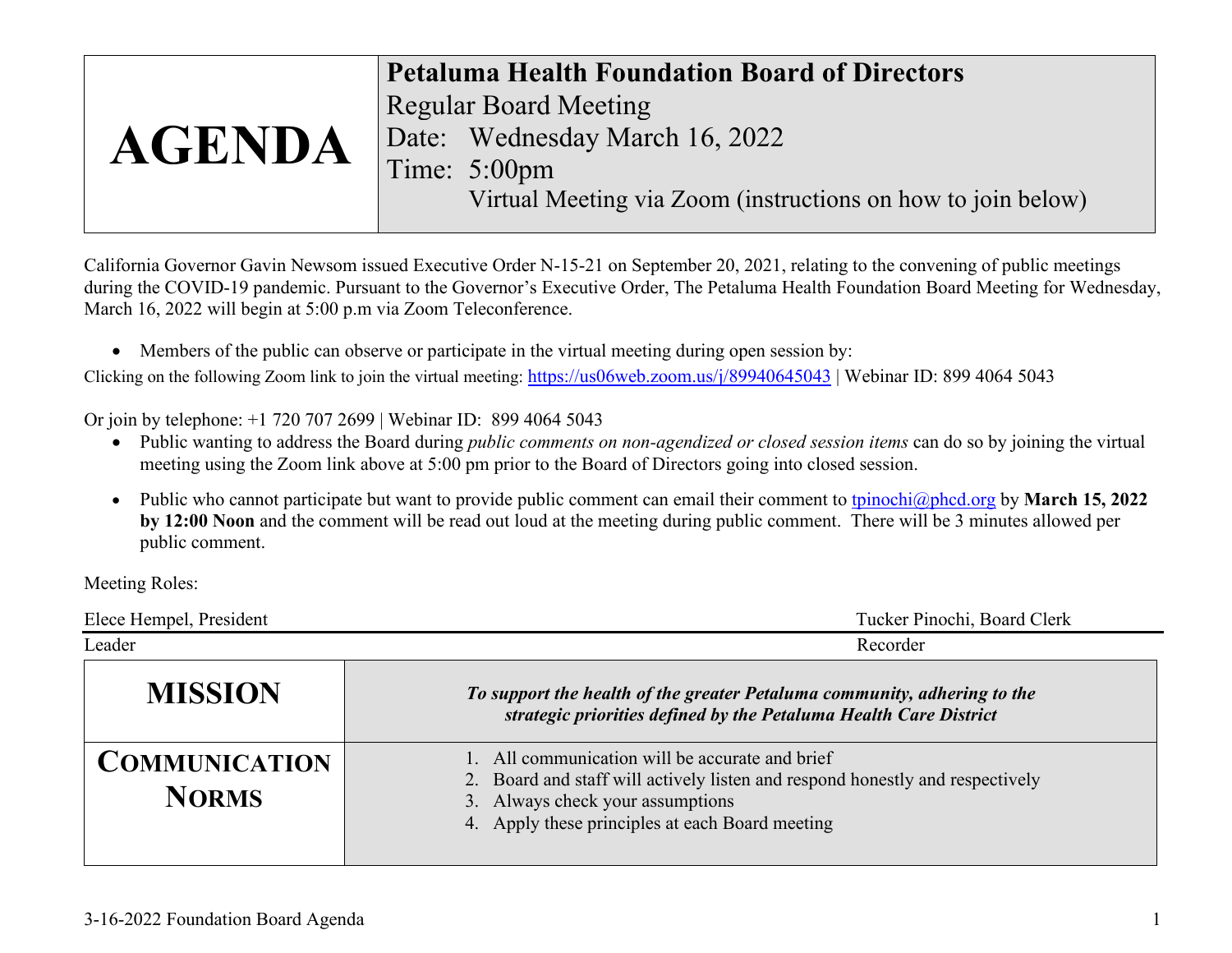The Board values public comments and wishes to convey that although Board members cannot discuss items that are not on the agenda, they listen carefully, appreciate, and value input from the public.

There are two opportunities to address the Board during the Board meeting. The first opportunity is during *Public Comments* where the public is invited to make comments on items that are not listed on the current agenda. Public comments are limited to 3 minutes per person. The Board is scheduled to receive no more than 15 minutes of public comments in total unless the Board approves a longer period. If more than three persons wish to address the Board on the same topic, they are encouraged to select a spokesperson. The Board does not take action or discuss items not appearing on the agenda.

The second opportunity for public input is before the Board discusses and takes action on a specific Agenda item. Board of Directors meetings are typically held on the third Wednesday of each month starting at 5:00 PM unless otherwise noticed. Copies of agendas and approved minutes are available on the PHCD website, [www.phcd.org.](http://www.phcd.org/)

| <b>AGENDA ITEM</b>                                                                                                                                                                                                                                                                                                                                                                                                                                                                     | <b>METHOD</b>          | <b>RESPONSIBILITY</b>       |
|----------------------------------------------------------------------------------------------------------------------------------------------------------------------------------------------------------------------------------------------------------------------------------------------------------------------------------------------------------------------------------------------------------------------------------------------------------------------------------------|------------------------|-----------------------------|
| <b>1. CALL TO ORDER</b><br>Roll Call<br>Timekeeper<br>Call for Conflict                                                                                                                                                                                                                                                                                                                                                                                                                |                        | Elece Hempel,<br>President  |
| 2. CONSENT CALENDAR: The following items are considered routine and non-<br>controversial and will be enacted by one motion as recommended. At the request of the<br>Board of Directors, a specific item may be discussed and/or removed from the Consent<br>Calendar for separate action.<br>Approval of March 16, 2022 PHF Board Agenda<br>Approval of February 16, 2022 PHF Board Minutes<br>$\bullet$<br>Resolution #2-22: Gov. Code §54952(B) Authorizing Teleconference Meetings | Motion and Action      | Elece Hempel,<br>Preseident |
| 3. PUBLIC COMMENTS (non-agenda items)                                                                                                                                                                                                                                                                                                                                                                                                                                                  | Informational          |                             |
| 4. DISC. / APPROVAL: AMENDMENTS TO PHF ARTICLES OF INCORPORATION, BYLAWS<br>Amended and Restated Articles of Incorporation<br><b>Amended Bylaws</b><br><b>Public Comments</b>                                                                                                                                                                                                                                                                                                          | Discussion/<br>Action  | Elece Hempel,<br>President  |
| 4. PROPOSED RESOLUTION REGARDING FOUNDATION ORGANIZATIONAL MATTERS<br><b>Accounting Year</b><br><b>Establishment of Bank Account</b><br><b>Exemption from Federal and State Taxes</b><br><b>Statement by Domestic Corporation</b><br>Compliance with Local Solicitation Ordinances                                                                                                                                                                                                     | Discussion /<br>Action | Elece Hempel,<br>President  |